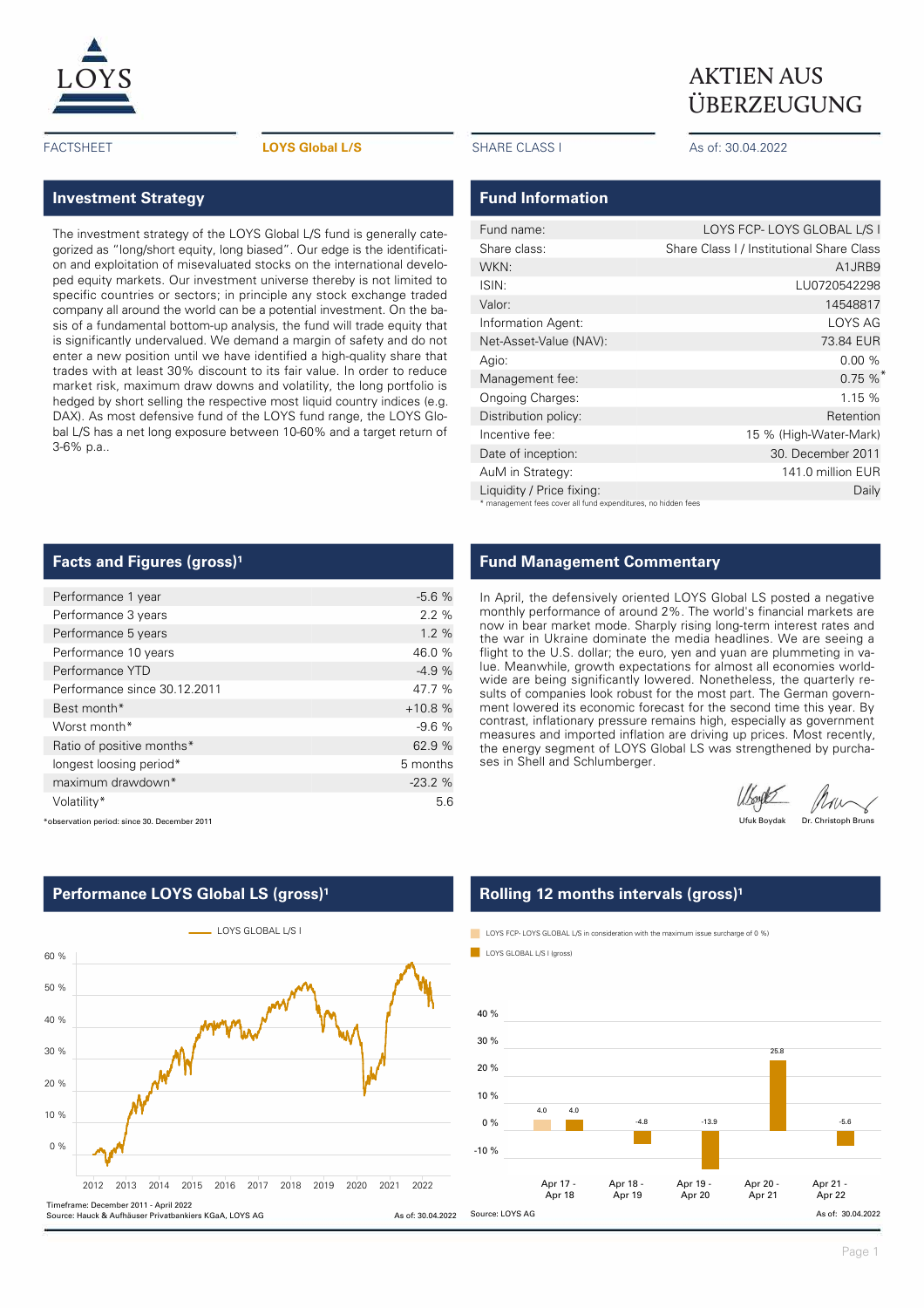

# **AKTIEN AUS** ÜBERZEUGUNG

| <b>FACTSHEET</b>                                                                     |                                                        |        |                                                | <b>LOYS Global L/S</b> |                                             |                        | <b>SHARE CLASS I</b>               |                                                   |                      | As of: 30.04.2022 |        |            |                             |  |
|--------------------------------------------------------------------------------------|--------------------------------------------------------|--------|------------------------------------------------|------------------------|---------------------------------------------|------------------------|------------------------------------|---------------------------------------------------|----------------------|-------------------|--------|------------|-----------------------------|--|
|                                                                                      | <b>Portfolio Overview LOYS Global L/S</b>              |        |                                                |                        |                                             |                        |                                    |                                                   |                      |                   |        |            |                             |  |
|                                                                                      | TOP-5-HOLDINGS (30.04.2022)                            |        | Country-Allocation (30.04.2022)                |                        |                                             |                        | OVERVIEW LONG / SHORT (30.04.2022) |                                                   |                      |                   |        |            |                             |  |
| Mears<br><b>EDAG</b><br><b>Brunel</b><br><b>MAX</b> Automation<br>Helma Eigenheimbau | Source: Hauck & Aufhäuser Privatbankiers KGaA, LOYS AG |        | 3.98 %<br>3.70 %<br>3.66 %<br>3.44 %<br>2.87 % | <b>USA</b>             | Germany<br>Great Britain<br>Japan<br>Sweden | <b>Service Service</b> |                                    | 22.82 %<br>15.69 %<br>11.48 %<br>9.03 %<br>6.42 % | Long<br>Short<br>Net |                   |        |            | 99.6%<br>$-45.9%$<br>53.8 % |  |
| Performance in Percent (gross) <sup>1</sup>                                          |                                                        |        |                                                |                        |                                             |                        |                                    |                                                   |                      |                   |        |            |                             |  |
| Year                                                                                 | Jan                                                    | Feb    | Mar                                            | Apr                    | May                                         | Jun                    | Jul                                | Aug                                               | Sep                  | Oct               | Nov    | <b>Dec</b> | Year                        |  |
| 2012                                                                                 | 0.3                                                    | 0.9    | 0.5                                            | $-0.5$                 | $-3.5$                                      | 0.3                    | 3.2                                | $-0.2$                                            | 1.6                  | 0.1               | 0.5    | 3.5        | 6.7                         |  |
| 2013                                                                                 | 4.7                                                    | 1.5    | 1.8                                            | $-0.4$                 | 2.3                                         | $-2.7$                 | 1.4                                | 1.2                                               | 2.1                  | 2.0               | 0.1    | 0.9        | 15.6                        |  |
| 2014                                                                                 | 1.0                                                    | 0.4    | 0.3                                            | 1.1                    | 2.5                                         | 1.0                    | 0.2                                | 1.3                                               | $-0.9$               | $-1.7$            | $-0.8$ | 1.0        | 5.4                         |  |
| 2015                                                                                 | 2.9                                                    | 1.7    | 1.6                                            | 1.2                    | 1.5                                         | $-1.0$                 | 0.4                                | $-0.1$                                            | $-0.6$               | 0.1               | 1.1    | 0.0        | 9.2                         |  |
| 2016                                                                                 | $-1.7$                                                 | $-0.1$ | 1.9                                            | $-0.5$                 | 0.4                                         | $-3.2$                 | 1.1                                | $-1.4$                                            | 1.6                  | $-1.9$            | 0.7    | 0.8        | $-2.3$                      |  |
| 2017                                                                                 | 1.4                                                    | 1.5    | $-0.1$                                         | 2.3                    | 0.3                                         | 0.1                    | 0.6                                | $-0.7$                                            | 1.1                  | $-0.9$            | 1.2    | 1.3        | 8.4                         |  |
| 2018                                                                                 | 0.1                                                    | 0.7    | 1.0                                            | $-0.8$                 | 1.1                                         | $-0.7$                 | 0.6                                | $-0.6$                                            | $-2.4$               | $-2.6$            | $-0.8$ | $-3.1$     | $-7.4$                      |  |
| 2019                                                                                 | 4.1                                                    | $-0.5$ | $-0.9$                                         | 1.2                    | $-3.1$                                      | $-1.3$                 | $-0.1$                             | $-1.4$                                            | 0.9                  | $-1.5$            | 2.5    | 1.2        | 0.8                         |  |
| 2020                                                                                 | $-2.9$                                                 | $-3.0$ | $-9.6$                                         | 4.2                    | $-0.3$                                      | 0.4                    | 0.4                                | 2.5                                               | 1.3                  | $-1.2$            | 10.8   | 1.6        | 2.8                         |  |
| 2021                                                                                 | 2.7                                                    | 1.9    | 1.9                                            | 1.9                    | 0.4                                         | 0.4                    | 1.0                                | 0.6                                               | $-0.9$               | $-2.0$            | $-1.7$ | 1.6        | 7.8                         |  |
| 2022                                                                                 | $-1.8$                                                 | $-0.1$ | $-1.4$                                         | $-1.8$                 |                                             |                        |                                    |                                                   |                      |                   |        |            | $-4.9$                      |  |

## Source: CleverSoft FondsDB™ As of: 30.04.2022





## **LOYS AG at a Glance Contact**

Company Philosophy

- Owner-managed independent company with aligned interests
- Board and management are invested in the funds
- Specialization on equity markets • Fair and transparent fee structure
- 

#### Investment Philosophy

- Active and consequent fund management
- Value driven, fundamental bottom-up approach • Investments are defined by quantitative and qualitative factors
- Consistent execution of investment decisions

### Fund Manager

- Highly experienced Fund Management
- Proven, successful track-record
- Continuous outperformance of MSCI World Index
- Backed by experienced, qualified investment team

## **Typical portfolio Return/Risk Diagram**



Source: Bloomberg, Hauck Aufhäuser Lampe Privatbank AG As of: 30.04.2022

### **LOYS AG**

Barckhausstr. 10 60325 Frankfurt am Main T: 069-2475444-0 F: 069-2475444-19 Mail: info@loys.de www.loys.de